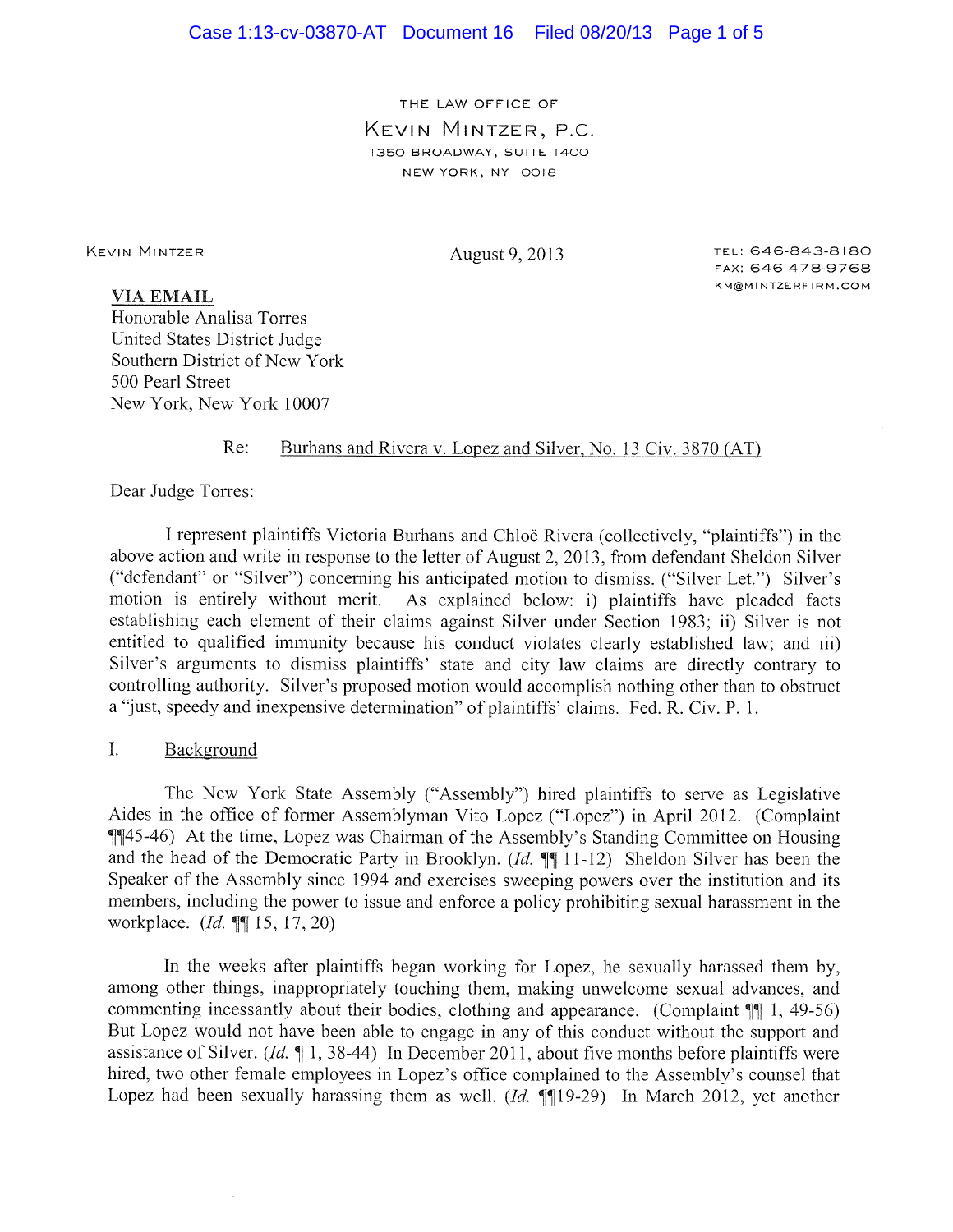Honorable Analisa Torres August 9, 2013 Page 2 of 5

woman in Lopez's office, in obvious distress, urgently requested that the Assembly's counsel transfer her to a new position outside of Lopez's control.  $(Id. \P\P$  38-39)

Silver learned about the complaints from all three women and was advised by his internal counsel and the office of the New York State Attorney General that the Assembly had a legal obligation to conduct a prompt investigation into the sexual harassment complaints. (Complaint  $\P$  $32-36$ ,  $39-40$ ) M oreover, the Assembly's sexual harassment policy, issued by Silver, provided that "complaints of sexual harassment and/or retaliation against a Member of the Assembly shall be referred to the Assembly Committee on Ethics and Guidance for investigation." (*Id.*  $\P$  17, 20 (emphasis added)) Despite receiving this legal advice and knowing the requirement of the Assembly's policy, Silver did not refer the complaints to the Ethics Committee. (*Id.*  $\llbracket 36 \rrbracket$  Nor did he do anything else to investigate the allegations against Lopez or to ensure that Lopez would not continue to sexual harass the women in his office. (*Id.*  $\parallel$  37)

Instead, Silver assisted Lopez in covering up his unlawful behavior. (Complaint  $\mathbb{N}$  1, 40) Silver authorized the Assembly to pay two of Lopez's victims over \$100,000 as part of a confidential settlement in which the victims were required not to disclose anything about their complaints against Lopez or even the fact that there had been a settlement. (*Id.*  $\P\P$  1, 42-43) Silver and his staff transferred the third woman out of Lopez's office to a position on the Assembly's central staff.  $(Id, \P 41)$  Lopez, having suffered no consequences for having sexually harassed three of his staffers and having maintained the support of Silver throughout, continued his pattern of serial sexual harassment against Burhans and Rivera. (*Id.*  $\left(\frac{1}{4}\right)$  44-56)

Only after plaintiffs suffered months of abuse and complained to the Assembly's counsel about Lopez did the Assembly belatedly refer Lopez to the Ethics Committee, which eventually concluded that plaintiffs had been sexually harassed and recommended sanctions against Lopez. (Complaint  $\P$  57-61) Silver adopted those recommendations and publicly sanctioned Lopez on August 24, 2012. (*Id.*  $\parallel$  61) Plaintiffs thereafter were transferred to other positions in the Assembly; as a result of these transfers, they have each experienced a significant diminution in their job duties and responsibilities. (*Id.*  $\P\P$  57-58)

Almost immediately after Lopez was sanctioned for his conduct toward plaintiffs, the earlier complaints about Lopez and the settlement became public despite efforts by Silver to conceal the truth. (Complaint  $\P$  63-64) Silver then falsely claimed he did not refer the initial complaints against Lopez to the Ethics Committee because the victims supposedly did not want an investigation. In fact, the victims had requested that the Assembly investigate Lopez. (*Id.*  $\P$ 65) In May 2013, following the release of a report regarding Lopez's conduct by the Joint Commission on Public Ethics, Silver acknowledged and apologized for his "glaring" failure in the handling of the earlier complaints against Lopez.  $(Id. \P \P$  72-73)

### II. Section 1983 Claims

Contrary to defendant's arguments, the Complaint properly pleads that Silver violated plaintiffs' rights under 42 U.S.C.  $\S$  1983. "In order to establish individual liability under  $\S$  1983, a plaintiff must show (a) that the defendant is a "person" acting "under the color of state law,"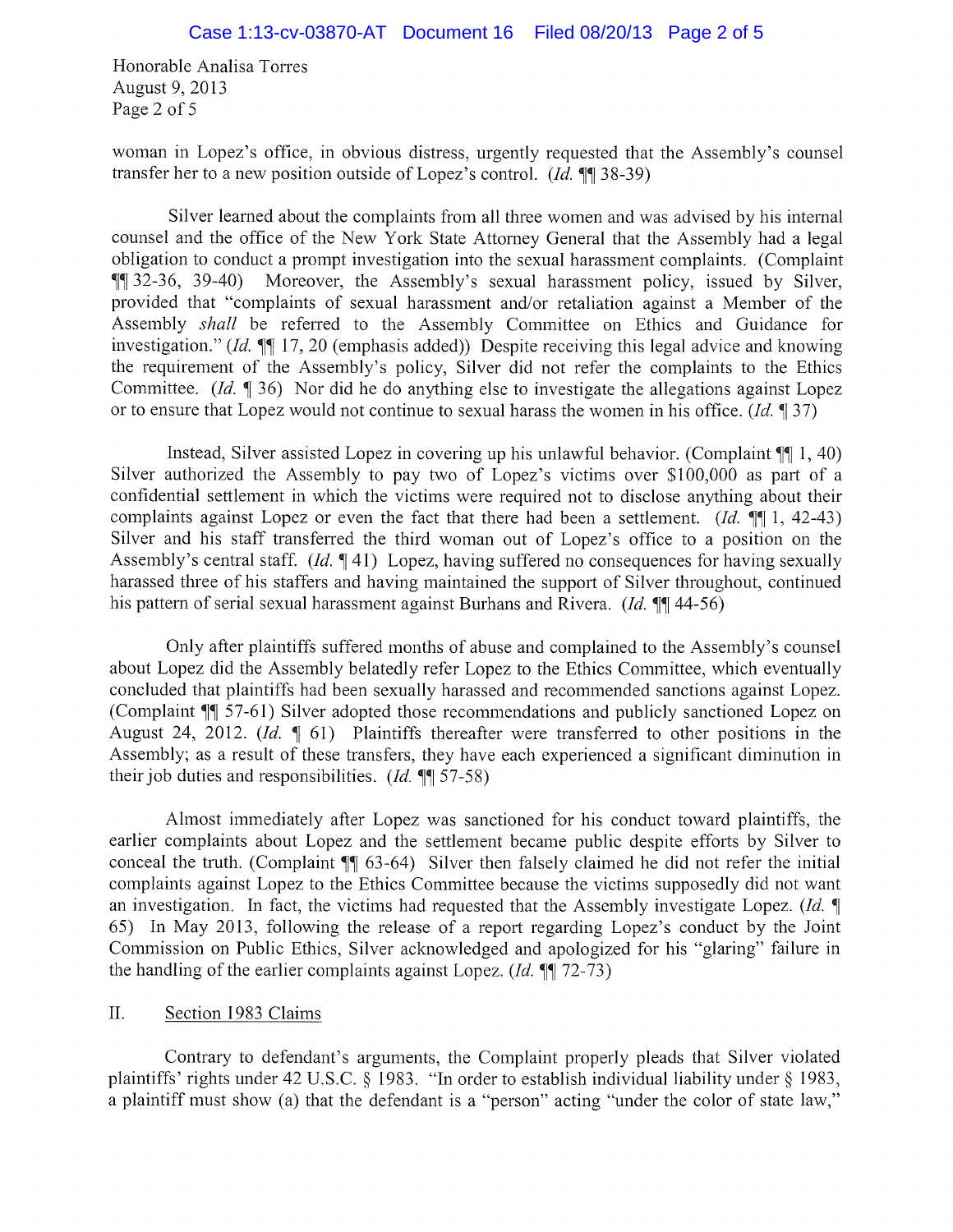Honorable Analisa Torres August 9, 2013 Page 3 of 5

and (b) that the defendant caused the plaintiff to be deprived of a federal right." Back v. Hastings On Hudson Union Free Sch. Dist., 365 F.3d 107, 122 (2d Cir. 2004). The Complaint concerns Silver's conduct as Speaker of the Assembly and therefore properly pleads that Silver acted under color of state law. (Complaint  $\P\P$  6, 15-17, 77) See Polk County v. Dodson, 454 U.S. 312, 317-18 (1981) (holding that a person acts under color of state law "when exercising power possessed by virtue of state law and made possible only because the wrongdoer is clothed with the authority of state law") (internal quotations omitted). Furthermore, the Complaint alleges that the conduct of Lopez and Silver denied plaintiffs their right to be free of sexual harassment in public employment, in violation of the Equal Protection Clause of the Fourteenth Amendment. (Complaint  $\P$  77)

Silver contends that plaintiffs' Section 1983 claims fail because plaintiffs do not allege that he took "actions" under color of state law and that he cannot be liable for alleged inaction. (Silver Let. 2) However, defendant cites no authority for this proposition and it is not the law. Rather, plaintiffs need only demonstrate that Silver was "personally involved" in the deprivation of their rights. Back, 365 F.3d at 127. Personal involvement can be shown by evidence that, inter alia, "the defendant participated directly in the alleged constitutional violation... [or] the defendant created a policy or custom under which unconstitutional practices occurred." Id. (internal quotation omitted). Both of those circumstances are pleaded in the Complaint.

Silver assisted Lopez in sexually harassing plaintiffs by: 1) authorizing a secret settlement with two of Lopez's previous victims using state funds; 2) requiring those victims agree to complete confidentiality regarding their allegations against Lopez or even the fact that there had been a settlement; 3) arranging for the transfer of a third victim out of Lopez's office to the Assembly's central staff; and 4) failing to investigate Lopez, in violation of the Assembly's sexual harassment policy, or take any other steps to ensure the safety of the Assembly employees in Lopez's office. (Complaint  $\P$ [ $\vert$  1, 37-44, 77) By his actions and omissions, Silver enabled Lopez's unlawful conduct toward plaintiffs.

The Complaint also pleads that Silver, by his failure to appropriately respond to multiple sexual harassment complaints over the course of his Speakership, has created a policy or custom

The Second Circuit has recognized alternative bases of liability under Section 1983 that would also apply to Silver's conduct, including gross negligence in supervising subordinates who commit wrongful acts and deliberate indifference to known constitutional violations. Back, 365 F.3d at 127 (quoting Colon v. Coughlin, 58 F.3d 865, 873 (2d Cir. 1995); Atkinson v. New York State Olympic Reg'l Dev. Auth., 822 F. Supp. 2d 182, 192 (N.D.N.Y. 2011). The status of these alternative bases of liability has been questioned by some district courts in light of Ashcroft v. Iqbal, 556 U.S. 662 (2009). See e.g., Liner v. Fischer, 11 CIV. 6711 PAC JLC, 2013 WL 3168660, at \*7-8 (S.D.N.Y. June 24, 2013) (noting that the Second Circuit has not decided whether Iqbal has limited Colon). However, even under the most restrictive interpretation of *Iqbal*, a supervisor who directly participates in the deprivation of constitutional rights or creates a policy or custom in which unconstitutional practices occur, as alleged here, is liable. Id. (summarizing decisions adopting the most restrictive view of  $Iqbal$ ). Thus, Silver is incorrect in asserting that  $Iqbal$  precludes plaintiffs' Section 1983 claims against him.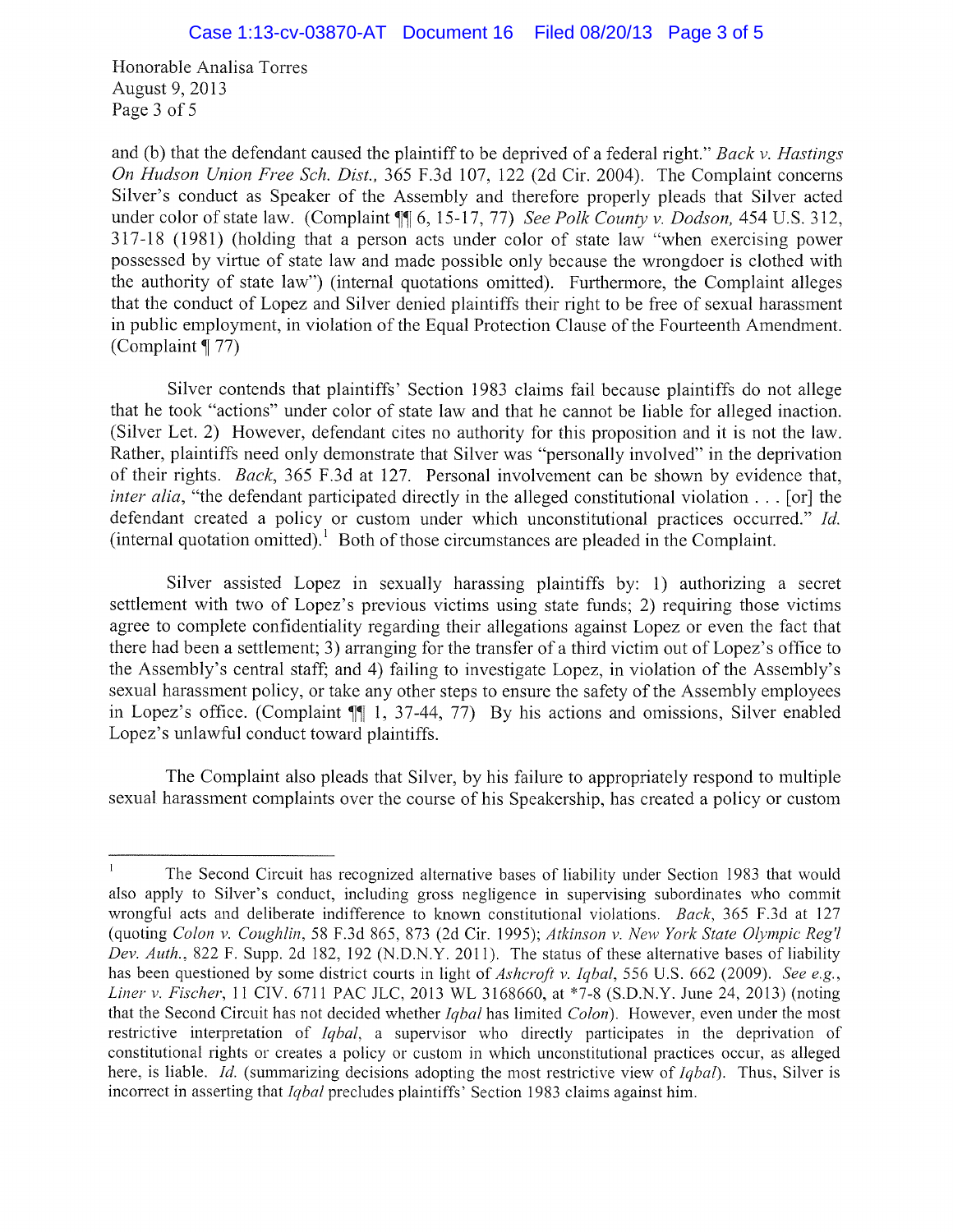Honorable Analisa Torres August 9, 2013 Page 4 of 5

in which sexual harassment of Assembly staffers is tolerated. (Complaint  $\P\P$ 1, 18-44, 77)<sup>2</sup> These circumstances directly led Lopez to believe he could sexually harass plaintiffs with impunity. See Gierlinger v. New York State Police, 15 F.3d 32, 34 (2d Cir. 1994) ("Section 1983 liability can be imposed upon individual employers, or responsible supervisors, for failing properly to investigate and address allegations of sexual harassment when through this failure, the conduct becomes an accepted custom or practice of the employer".

Silver is not entitled to qualified immunity because he cannot demonstrate that it was objectively reasonable for him to believe that his conduct did not violate plaintiffs' rights under clearly established law. See Olsen v. Cnty. of Nassau, 615 F. Supp. 2d 35, 44 (E.D.N.Y. 2009) (discussing qualified immunity standards). It has long been established that plaintiffs had a right under the Equal Protection Clause to be free from sexual harassment in public employment. Saulpaugh v. Monroe Cmty. Hosp., 4 F.3d 134, 144 (2d Cir. 1993). The law has likewise been clear for decades that a supervisory official such as Silver may be liable for creating a custom or practice in which sexual harassment is tolerated. Gierlinger, 15 F.3d at 34.

Silver's protest that he would face a "crushing litigation burden" if held responsible for alleged inaction (Silver Let. 3) is baseless. Silver is not being sued solely for his failure to act, but also for the affirmative assistance he provided to Lopez in perpetrating and concealing his unlawful conduct. Moreover, it is not too high a standard to require the Speaker of the Assembly to refrain from creating a policy or custom in which sexual harassment is tolerated or enabling sexual harassment by a senior Member of the Assembly. The notion that no one would be willing to serve as Speaker if liability was imposed under these circumstances, as Silver suggests, is implausible and should be rejected by this Court.

# II. NYSHRL and NYCHRL Claims

Silver's arguments to dismiss plaintiffs' claims under the New York State Human Rights Law ("NYSHRL") and the New York City Human Rights Law ("NYCHRL") are equally unpersuasive. As an initial matter, Silver is wrong in asserting that plaintiffs' NYSHRL and NYCHRL claims are analyzed under identical standards. (Silver Let. 4 n.3) Rather, "courts must analyze NYCHRL claims separately and independently from any federal and state law claims... construing the NYCHRL's provisions broadly in favor of discrimination plaintiffs, to the extent that such a construction is reasonably possible." Mihalik v. Credit Agricole Cheuvreux N. Am., Inc., 715 F.3d 102, 109 (2d Cir. 2013) (internal citations and quotations omitted).

Silver's contention that he is not an "employer" under the NYSHRL and the more protective NYCHRL is incorrect as a matter of law. As defendant concedes, in Patrowich v.

 $\overline{2}$ Within the last few weeks, we have learned yet more evidence of Silver's policy or custom of indifference to sexual harassment. In 2009, the Counsel for the Majority, who reported directly to Silver, learned of sexual harassment complaints against an Assemblyman and reportedly took no action at all to investigate those complaints or to ensure the safety of the complainant or the other employees in the Assembly. See Danny Hakim, Assembly Lawyer to Step Down Over Failure to Investigate Harassment Claims, N.Y. Times, July 24, 2013 at A21.